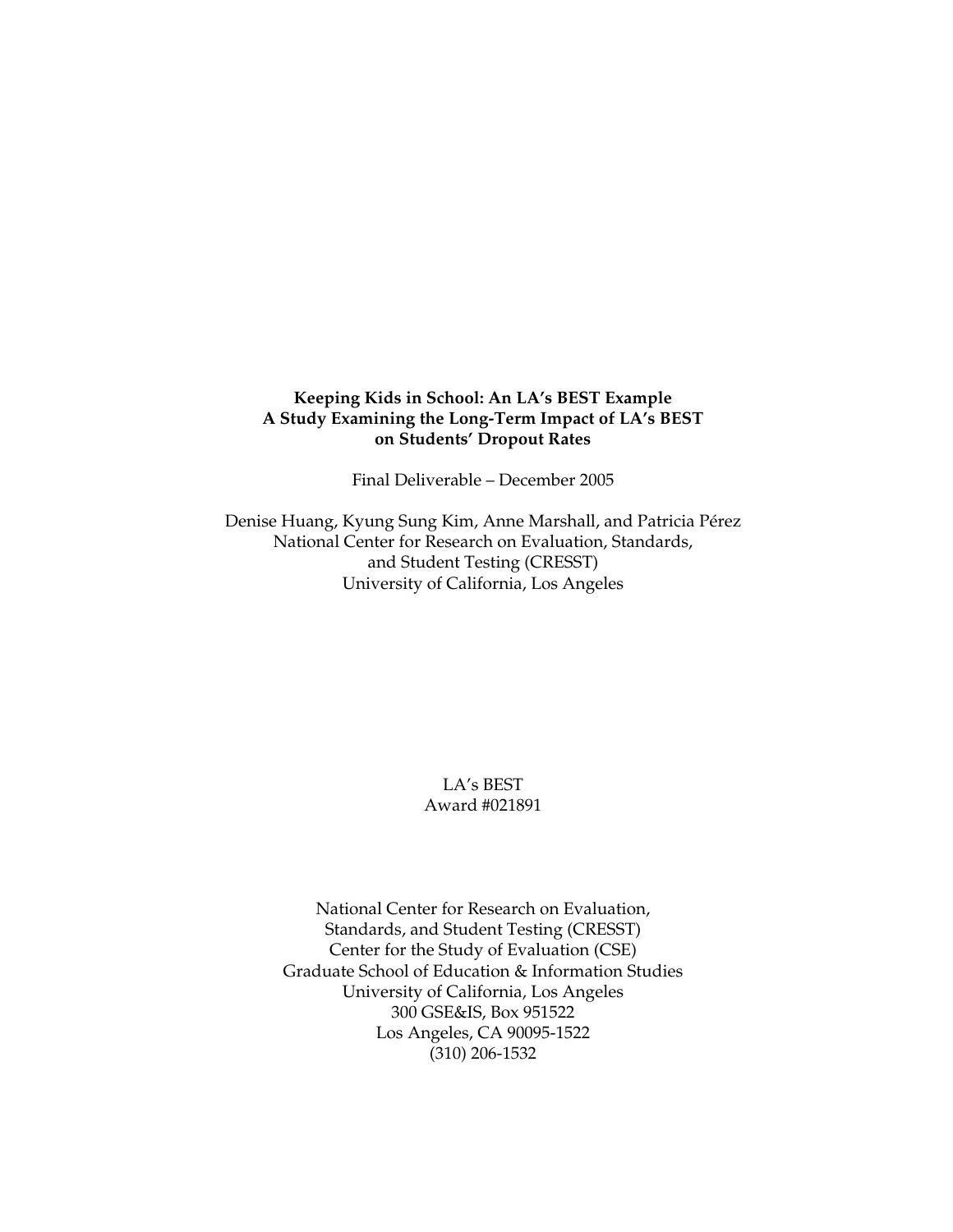Copyright © 2005 The Regents of the University of California

The work reported herein was supported by grant number 021891 from LA's BEST to the UCLA Center for the Study of Evaluation.

The findings and opinions expressed in this report are those of the authors and do not necessarily reflect the positions or policies of LA's BEST.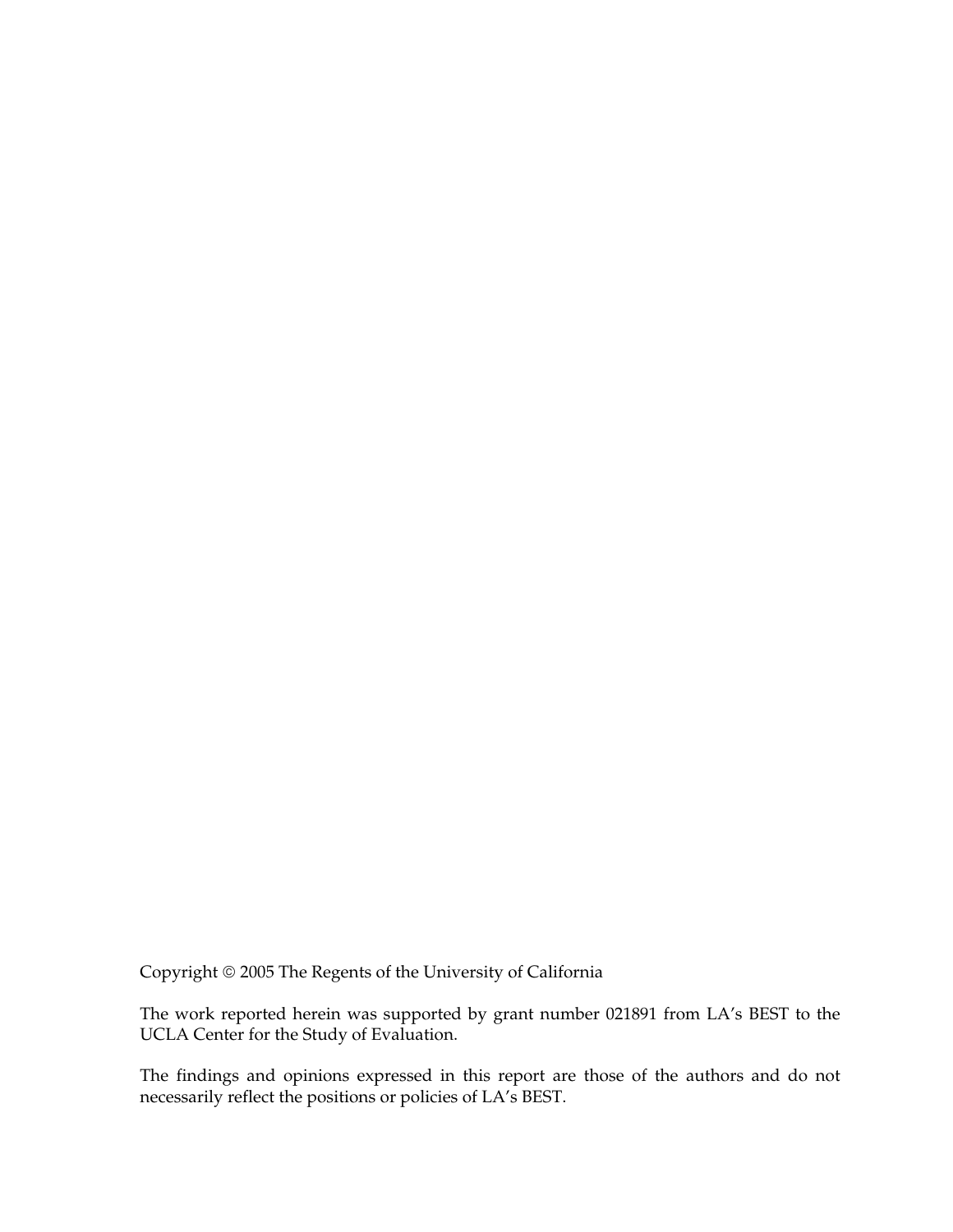## **EXECUTIVE SUMMARY**

The high school graduation rate of the Los Angeles Unified School District (LAUSD) is alarming. There are more than 745,000 students enrolled in LAUSD; of those students, a third will not graduate from high school. In fact, during the 2003-2004 academic year, only 66.4% of high school students within the district graduated, while the remaining were not retained. This figure is well below the Los Angeles County graduation rate (79.3%), as well as the state graduation rate (85.3%; California Basic Educational Data System [CBEDS], 2001–2004). It is no surprise, then, that these students would be considered "at-risk." According to California Department of Education (CDE) statistics, 90.9% of the students within the district are members of ethnic minority groups, 76.5% qualify for the free or reduced lunch program, and close to half (43.8%) are English Language Learners. However, despite compounding risk factors, many students have managed to successfully navigate the education pipeline and have graduated from high school. With these resilient students in mind, it is our intention to determine whether and how LA's BEST can serve as a resource for improving the dropout rate of at-risk youth.

In 2004, the National Center for Research on Evaluation, Standards, and Student Testing (CRESST) conducted a long-term effect study of LA's BEST (Huang et al., 2004). The descriptive results revealed positive student attitudes and experiences with the program, maintenance of academic performance levels, opportunities to establish positive relationships with adults, and the encouragement of parents' involvement in their children's schooling. These are all crucial elements of after-school programs that could inherently lead to stronger resiliency and enhanced academic achievement, thus facilitating school retention. In addition, a review of the past 16 years of research on the LA's BEST program demonstrates the benefits of after-school extracurricular activities.

This pilot investigation builds upon previous studies by examining the long-term impact of LA's BEST participation. Specifically, this study compared the dropout rates of students who had participated in the LA's BEST program from 1 to 3 years or more and those who had not participated. The findings of a study such as this will inform public and private organizations that are interested in promoting educational resiliency in students. Policymakers can use the results as evidence on the effects of after-school programs and can aid law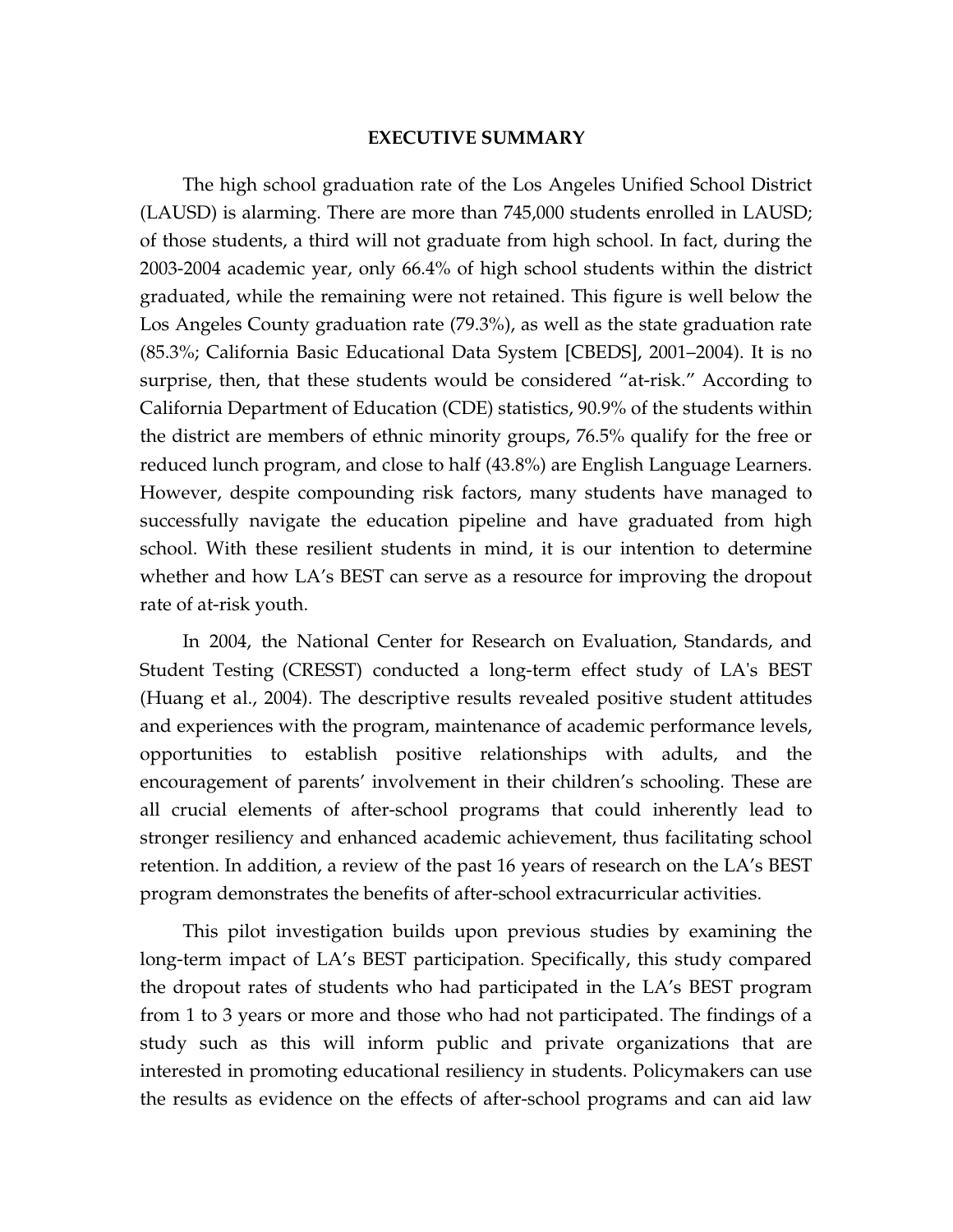enforcement agencies in their quest to reduce juvenile delinquency and crime by keeping students in school. This current study represents a pilot study for another CRESST research study in progress, which is funded by a grant from the Department of Justice. The follow-up study will utilize more controlled matching and more sophisticated statistical techniques to explore the questions of interest in further depth.

## **Building Resiliency: The After-School Model**

At-risk students face multiple and daily obstacles that may hinder their academic and social development. These obstacles are related to school factors (e.g., lack of school resources, low teacher or administrative support, safety concerns, lack of after-school programs or extracurricular activities) and to factors in the local community (e.g., exposure to crime, drug use, unsafe neighborhoods) and students' home life (e.g., lack of parental support) (Johnson, 1997). Additional obstacles that at-risk students face include trauma, poverty, lack of positive peer and adult interactions (Masten & Coatsworth, 1998). The research literature indicates that individuals who can overcome such obstacles share common properties of resiliency, such as high self-esteem, positive life attitudes, and high future aspirations (Krovetz, 1999; Rouse, Bamaca-Gomez, & Newman, 2001). They achieve resiliency in part because they have had opportunities to develop affirming personal relationships, to learn about the importance of school, and to gain a sense of well-being, among other positive attributes (Scott-Little, Hamann & Jurs, 2002). Quality after-school programs that focus on building resiliency in children can provide such opportunities (Johnson, 1997).

After-school programs have been found to benefit students in three critical ways:

- First, they provide children with supervision during a time when they might normally fall prey to deviant or anti-social behaviors—research has revealed that the rates for both juvenile crimes and the victimization of juveniles peak in the after-school hours (U.S. Department of Education & U.S. Department of Justice, 2000).
- Secondly, they provide experiences that may benefit students' social skills and work habits (Johnson, 1997; Scott-Little, Hamann & Jurs, 2002).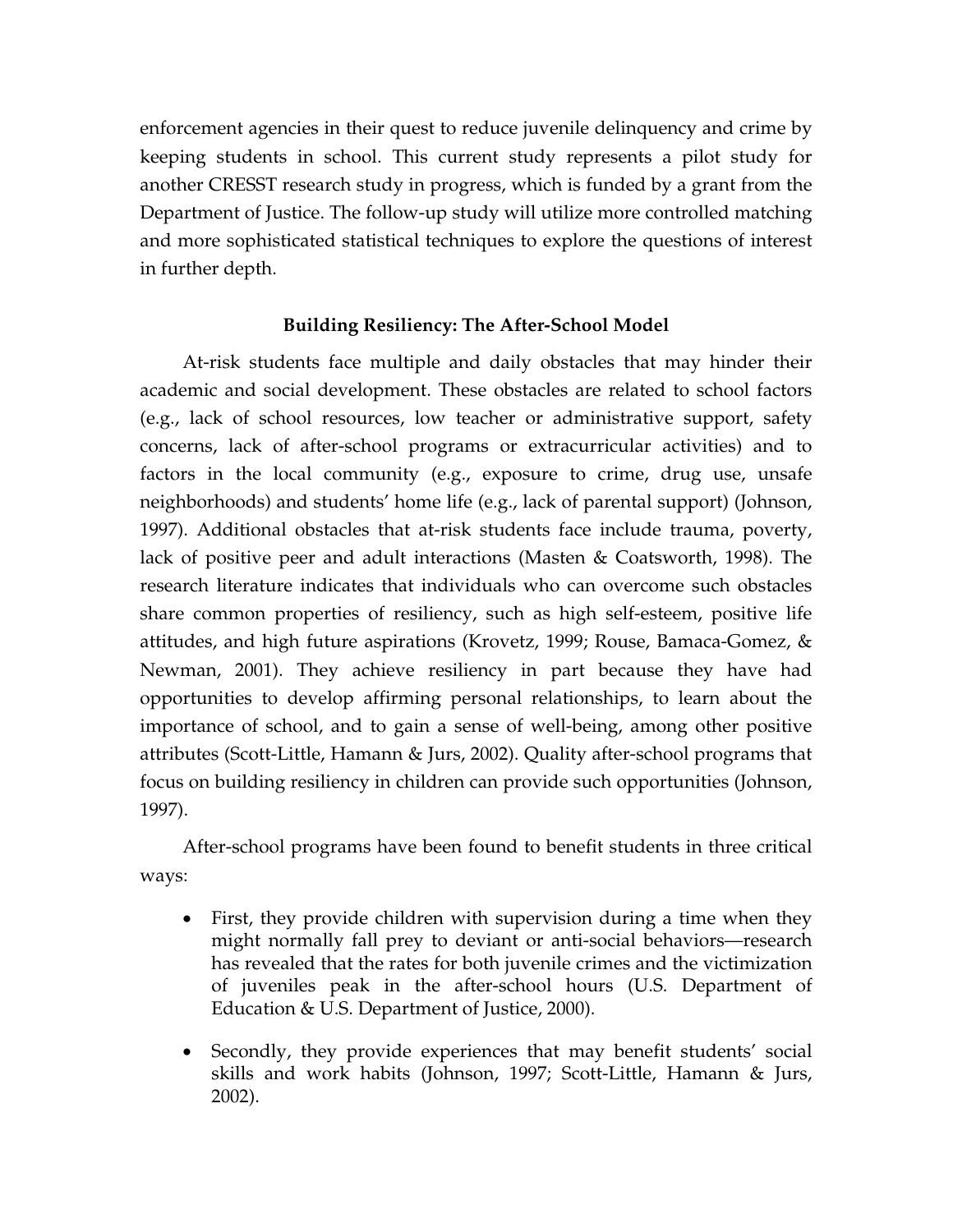• Finally, after-school programs may help to improve academic achievement through tutoring and enrichment activities (Fashola, 1998).

These three major factors are important in contributing to and sustaining the resiliency of students who are at-risk of academic failure and dropping out.

# **The Experiences of LA's BEST**

A review of LA's BEST evaluations conducted over the past 16 years illustrates the program's impact on participants' resiliency. This review of earlier analyses suggests that LA's BEST fosters positive student attitudes and behavior, higher academic performance levels, and the opportunity to establish positive relationships with adults in a safe and nurturing environment, among other critical findings. These findings are outlined below and categorized according to safety, social development, and academic enrichment. In addition to effects on LA's BEST participants, perceptions of parents and staff effects are also provided. These key findings highlight the crucial elements of after-school programs that could inherently lead to improved academic achievement and resiliency and thus facilitate school retention.

# **Student Effects**

# **Safety**

- LA's BEST participants reported feeling safer in the program than in their neighborhoods.
- Parents and guardians were very positive about their children's LA's BEST experience and reported that they felt comfortable leaving their children in the program's warm and nurturing environment.

# **Social Development**

- LA's BEST participants felt that they could easily talk to staff and that the staff cared about them.
- Nearly all LA's BEST participants believed they worked well with other students, helped each other with schoolwork, and solved problems with fellow students without resorting to fighting.
- LA's BEST participants had relatively high self-esteem and self-efficacy.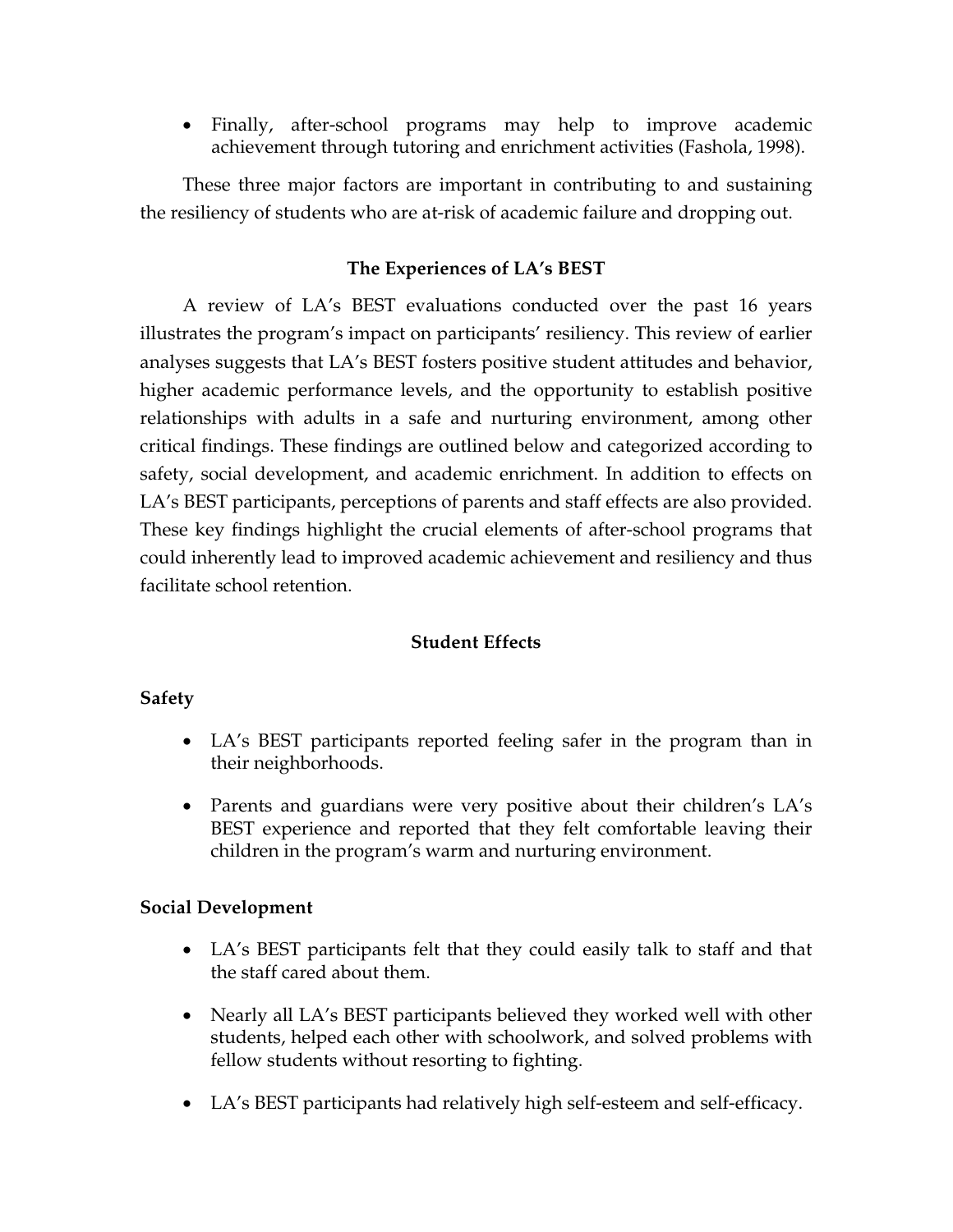- LA's BEST was especially helpful for female students and for students who scored low in self-efficacy, as well as work habits, attitudes towards LA's BEST, and conflict resolution.
- Teachers noted positive changes in social skills, classroom behavior, discipline, and social interactions as a result of the program.
- Former LA's BEST participants said the program had a positive impact because it helped them maintain friendships, develop social skills, and receive opportunities for mentoring.
- LA's BEST participants reported enjoying the opportunity to participate in field trips, sports and games.

# **Academic Enrichment**

- Over the program's 16-year span, LA's BEST participants either improved or maintained their California Standards Test (CST) scores for English language arts and math.
- Higher levels of participation in LA's BEST led to better school attendance, which, in turn, resulted in higher academic achievement on standardized tests.
- LA's BEST participants reported that they were doing better on homework assignments because they received help at LA's BEST.
- LA's BEST participants noted that LA's BEST helped them get better grades and become better students.
- LA's BEST participants most in need (i.e., low scores on attitude towards school, low-performing, limited English proficient [LEP]) gained the most, in terms of social competencies and academic development, from participating in LA's BEST.
- Former LA's BEST participants said the program had a positive impact on them because it helped to stress the importance of education and develop academic skills.

# **Effects Reported by Parents**

• LA's BEST parents believed the program helped their children's grades and social skills.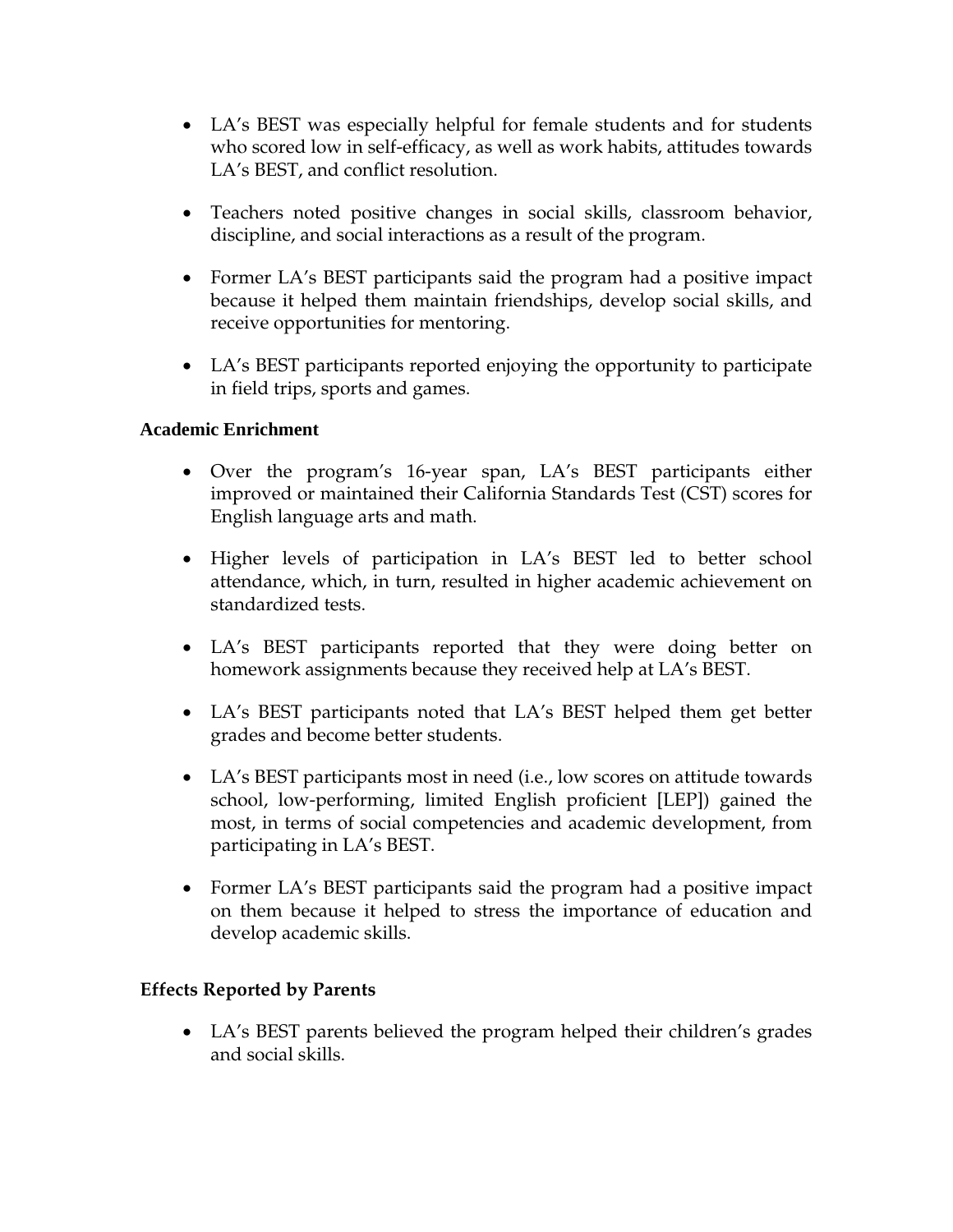• LA's BEST parents reported that the program helped their children think about college.

# **Reported Staff Effects**

- LA's BEST participants reported that staff taught them the importance of getting good grades and paying attention in school.
- LA's BEST participants reported that staff taught them to care about how well they did in school and that it is important to try hard on tests.
- Staff encouraged LA's BEST participants to work hard in class and get their homework done on time.

These findings suggest that LA's BEST is providing a structure in which students can develop resiliency. Not only did students feel safe at LA's BEST; they also received opportunities for social development and academic enrichment by building relationships with trusted mentors. These opportunities are all essential elements for strengthening students' resiliency.

# **Purpose of the Study**

Given these positive findings from previous investigations, are there any long- term effects that can result from students' participation in LA's BEST? The goal of this study was to examine whether participating in LA's BEST improves school retention. The primary research questions were:

- Does participation in the LA's BEST program have an impact on former participants' long-term educational behaviors, such as staying in school?
- What is the minimum number of years of participation in LA's BEST needed to see an effect on dropout rates?
- Does participation in the LA's BEST program have a varying effect on dropout rates for different gender, language, income level, and ethnic groups?

# **Methodology**

In this study, four cohorts of students were examined, comprising both LA's BEST participants and a comparison group of LAUSD student nonparticipants. Using descriptive statistics, chi-square statistical analyses, and Cox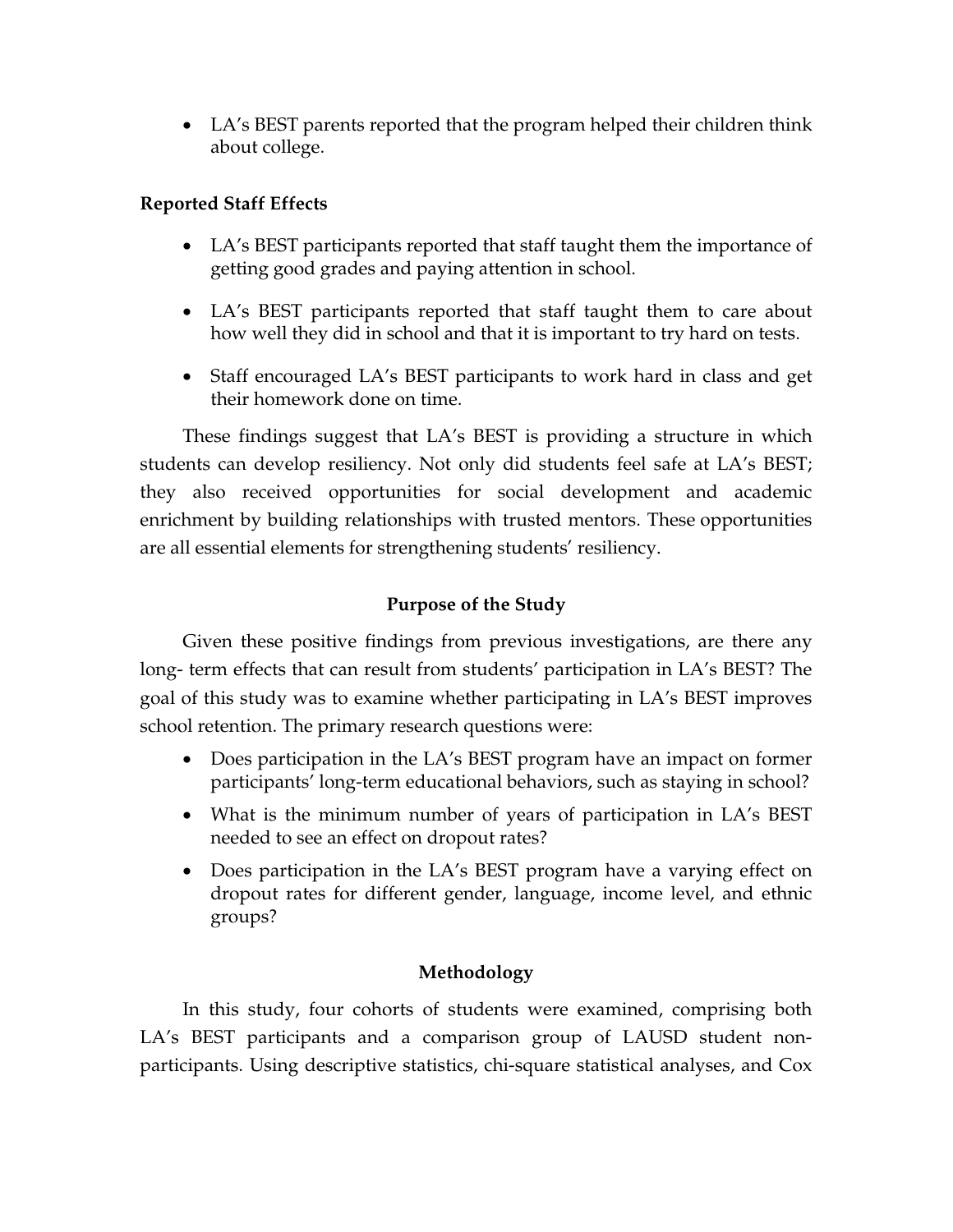survival analysis the impact of participation in the after-school program on reducing dropout rates was examined.

## **Data Sources**

For attendance and dropout measures, the study drew from the LAUSD longitudinal student database with the assistance of the LAUSD.<sup>[1](#page-7-0)</sup> LA's BEST program attendance records were used to identify the program participants within the LAUSD databases. Longitudinal data were then linked to the program's attendance records to gather further data on the LA's BEST students' regular school dropout rates.

#### **Sample**

All LA's BEST students were included in the LA's BEST sample. Three participation levels (1 year, 2 years, and 3+ years of participation) were identified for this investigation. Additionally, a stratified random sample of nonparticipants within the LAUSD database was selected to match the characteristics of the LA's BEST students. These two samples served as comparison groups to examine the difference in dropout rates associated with participation in the LA's BEST program. The three participation levels and the comparison group included students from four grade-level cohorts (from  $6<sup>th</sup>$  through  $9<sup>th</sup>$  grade) in the 1998-1999 academic year who were followed through to the 2002-2003 academic year when they would have been  $10^{th}$ ,  $11^{th}$ , or  $12^{th}$  graders. The one-year participation level includes 2,967 LA's BEST participants and 2,963 nonparticipants. The 2-year participation level includes 1,636 LA's BEST participants and 1,634 non-participants. The 3-or-more-years participation level consists of 1,224 LA's BEST participants and 1,219 non-participants. Students were counted as participating for the year only if they attended the program for a minimum of 20 days. Both the treatment (LA's BEST) and control (non-participant) groups approximated each other with regard to academic grade level, gender, ethnicity, income, and achievement level.

 $\overline{a}$ 

<span id="page-7-0"></span><sup>&</sup>lt;sup>1</sup> CRESST thanks the Los Angeles Unified School District for its cooperation in providing access to its longitudinal database.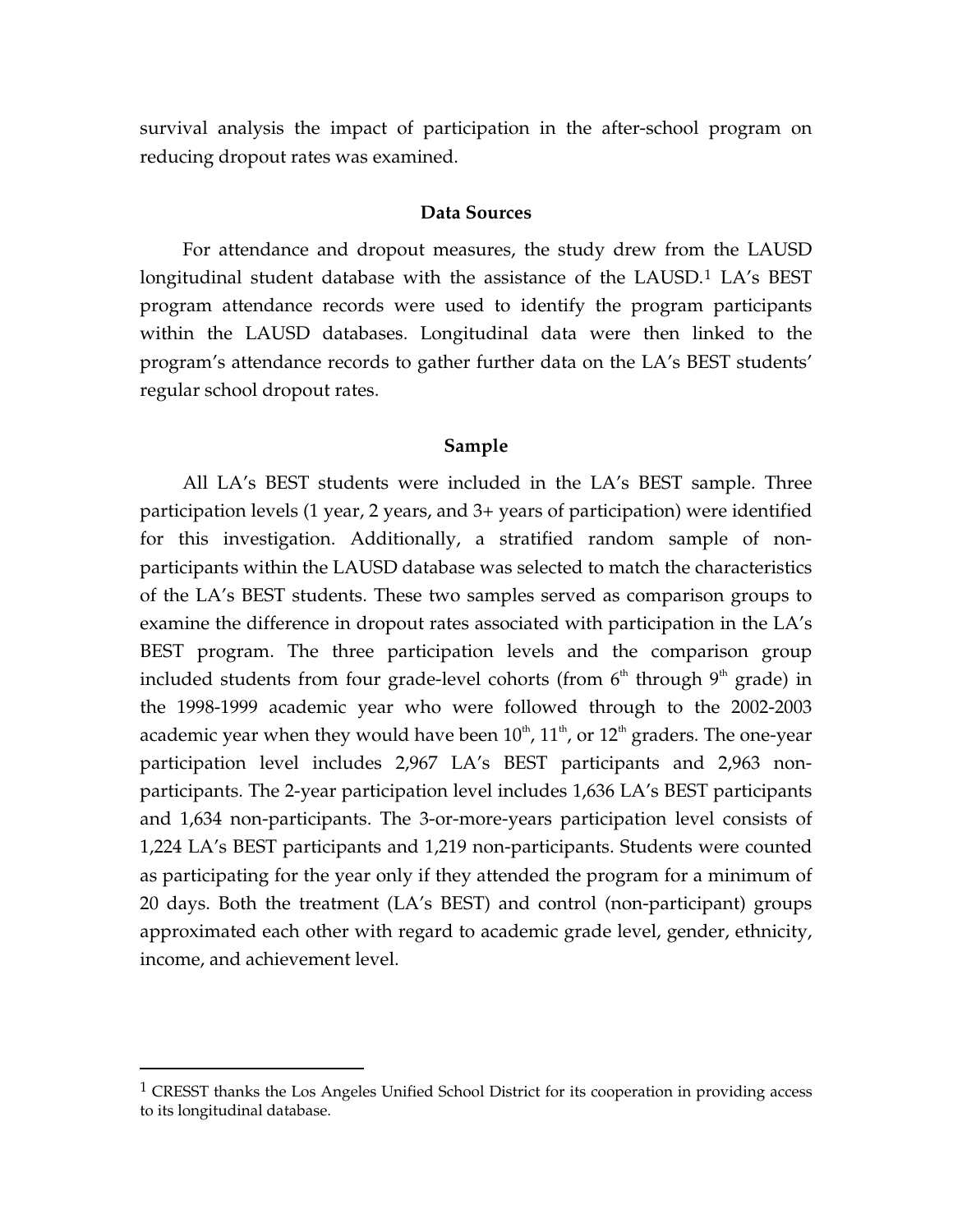### **Key Definitions**

For purposes of this study, the definition of "dropout" is anyone who is no longer in the LAUSD database without a plausible leave code. As such, a real dropout rate for LAUSD would be slightly lower than our results suggest because the students absent from the LAUSD database could possibly include students who had transferred out of LAUSD into another school district or out of the state altogether without formally informing the district. These transient students, then, are captured within the dropout rates reported here. However, the resulting elevation in dropout rates is assumed to be similar for both the LA's BEST participants and the non-participants and thus should not have influenced the results. Dropout indicators were calculated for each of the 4 years analyzed. Because a student may not be in the LAUSD database a given year but may return the next year, a student may be classified as a dropout in one year but not the next.

As previously noted, students were classified as participating in the LA's BEST program for the year if they attended a minimum of 20 days during the academic year. Therefore, a student in the 3-year participation group would have had to be in attendance at the program for a minimum of 20 days in each of 3 or more different academic years.

## **Statistical Approach**

Descriptive statistics were used to provide demographic profiles of the LA's BEST participants and non-participants. In order to examine whether the difference between the dropout rates of participants and non-participants in the sample was statistically significant, chi-square analyses were also performed. Chi square is the most frequently used statistical technique to test the statistical significance of results presented in bivariate table format. Bivariate tables provide a summary of intersection of independent and dependent variables and can be used when we try to examine the relationship, if any, between those variables. In addition, a Cox survival analysis was also conducted to examine the effect of the intensity of participation, gender, ethnicity, low-income status, and LEP status.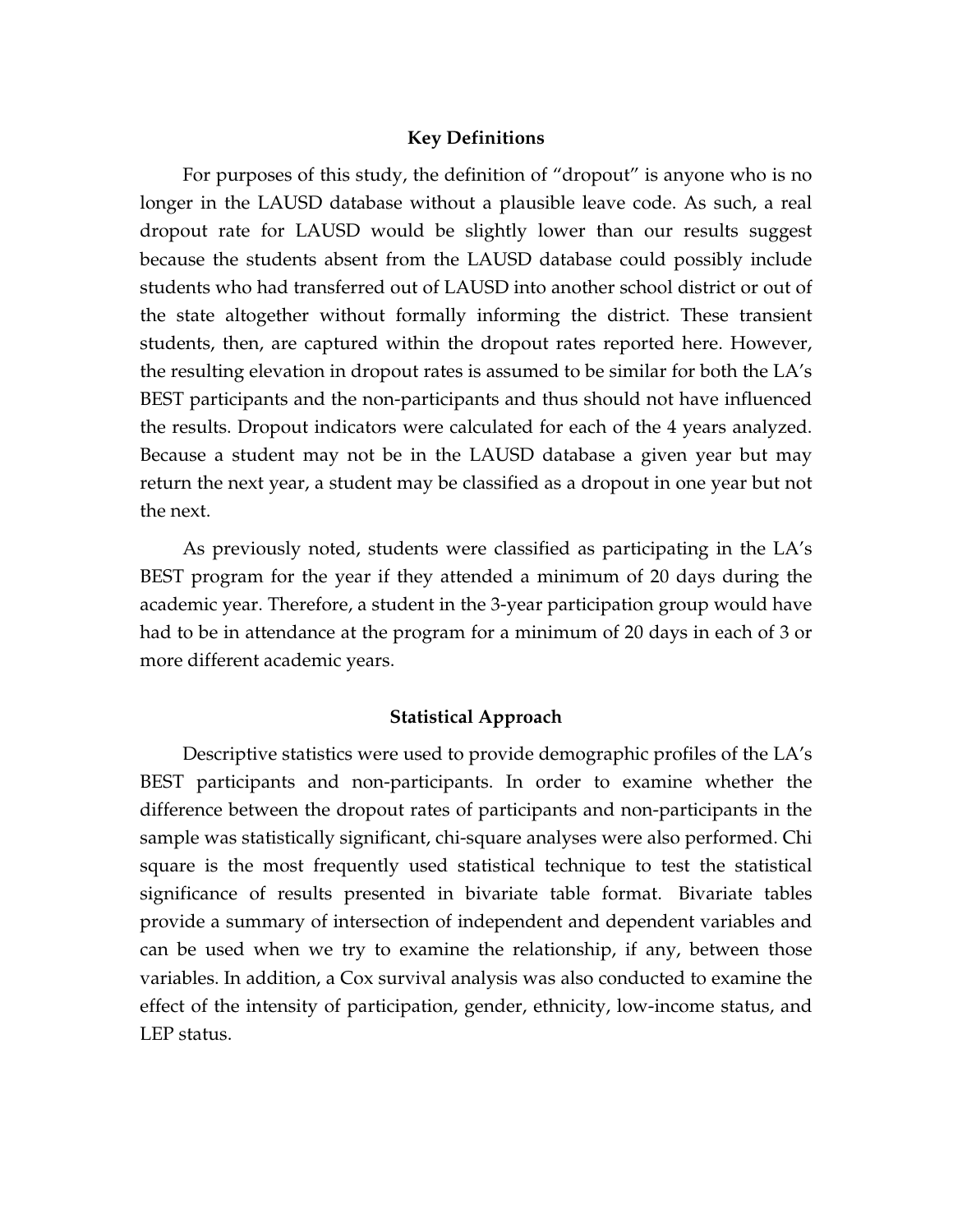### **Sample Demographics**

The LA's BEST participants and non-participants in our student sample shared very similar demographic characteristics. The majority of participants in each cohort were female. The ethnic breakdowns were also similar: Most students were Hispanic, followed by African American, Asian/Pacific Islander, and White students and students identifying as "Other." As for the socioeconomic proxy, free and reduced-price lunch, the majority (at least 84% or more) of LA's BEST participants and non-participants received a free or reducedprice lunch. Finally, in each of the four cohorts, at least a third or more of LA's BEST participants and non-participants were LEP students.

#### **Results**

## **Dropout Rates**

First, the entire sample of LA's BEST participants was compared to the sample of non-participants in order to test for program effect. It was found that, overall, LA's BEST participants were less likely to drop out of school than nonparticipants. Summary Table 1 below shows the chi-square value comparing dropout rates for all three treatment levels combined (from 1 year of LA's BEST participation to 3+ years of participation) to the control group of nonparticipants. As the table indicates, the differences in student dropout rates were statistically significant for each year included in the study (from 1999 to 2003).

| <b>Summary Table 1</b>                                                    |  |
|---------------------------------------------------------------------------|--|
| Chi-Square Statistics of Dropout Rates (3 Years or More of Participation) |  |
|                                                                           |  |

| Chi-square Value                                                                        |           |           |           |           |  |  |
|-----------------------------------------------------------------------------------------|-----------|-----------|-----------|-----------|--|--|
| 98-99                                                                                   | 99-00     | $00 - 01$ | $01 - 02$ | $02 - 03$ |  |  |
| n/a                                                                                     | $9.665**$ | $9.665**$ | 9.862**   | 5.331*    |  |  |
| * Significant at .05 level. ** Significant at .01 level. *** Significant at .001 level. |           |           |           |           |  |  |

Next, the data were analyzed to examine the minimum number of years of participation required in order to see an effect on dropout rates. The analysis indicated that there was no difference found for any of the four cohorts based on 1 year of participation. However, it is important to note that participation for 1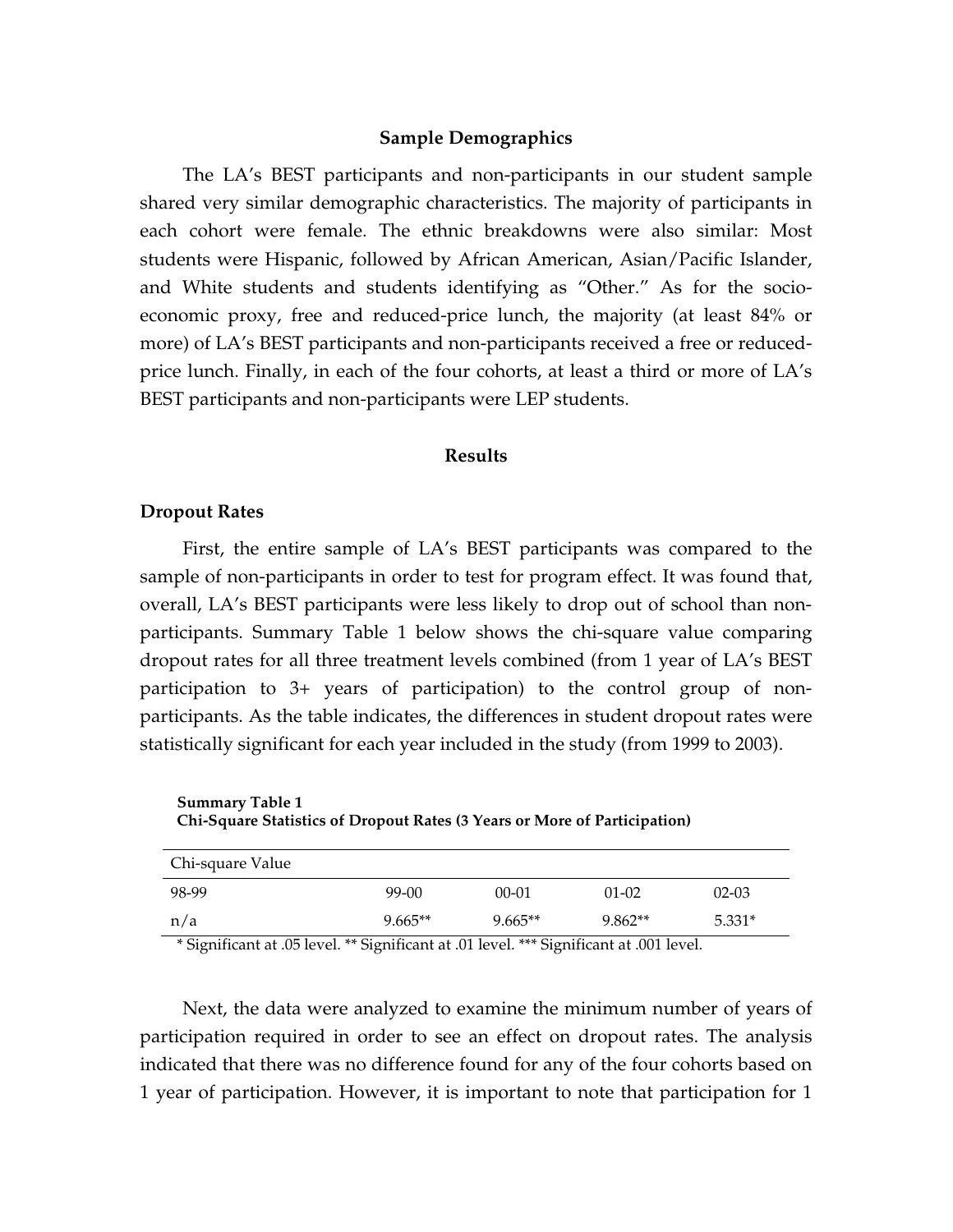year is defined as attending the program on at least 20 days during one academic year. With this definition, the LA's BEST participant group may contain students with relatively little exposure to the program (20 days) as well as those who attended the program on more than 150 days. Thus, our definition of participation may have weakened the effects in some of the analyses.

Statistical significance for 2-year participants was found only with the cohort beginning the ninth grade in 1998. Dropout rates for participants in this cohort were significantly lower than those of non-participants for each year analyzed in the study. By this cohort's senior year of high school, the difference in dropout rates between LA's BEST participants and non-participants was almost 14%.

The difference was strongest for the group participating in the after-school program for at least 3 years. Taken as a whole, the non-participants had a significantly higher percentage of dropouts than the LA's BEST participants in the academic years 1999-2000 (*p* < .01), 2000-2001 (*p* < .001), 2001-2002 (*p* < .001), and 2002-2003 ( $p < .01$ ). As suggested by these data, students in the nonparticipant group were more likely to drop out of school than the LA's BEST participants.

Summary Figure 1 shows the dropout rates for LA's BEST participants attending the program for at least 3 years and their matched non-participants from 1998-1999 to 2002-2003. As the figure indicates, dropout rates were lower for LA's BEST participants. The difference between the two groups increases in the academic years when most of the cohorts are in high school.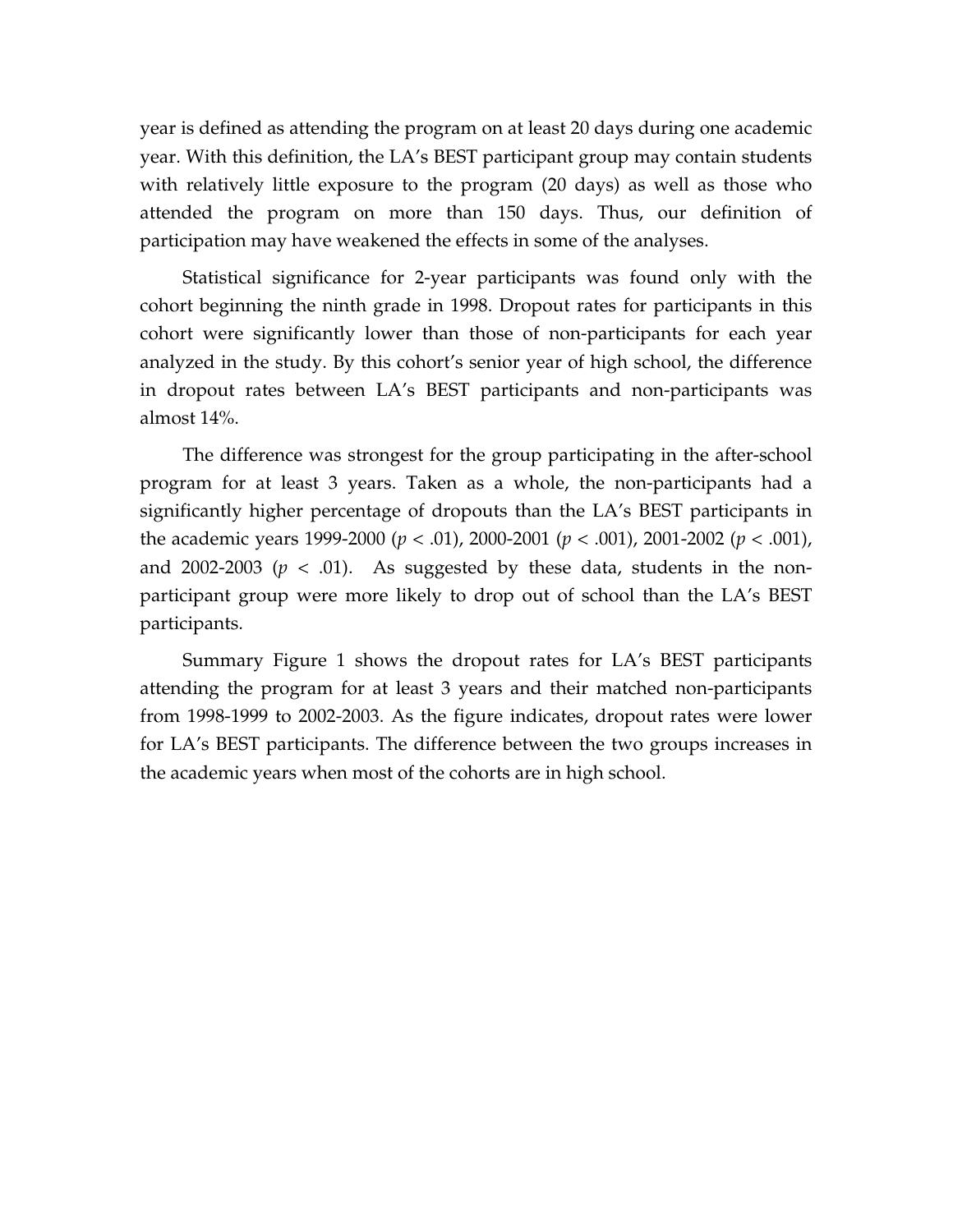

*Summary Figure 1:* Comparison of dropout rates for LA's BEST vs. LAUSD nonparticipants (3+ Years).

In summary, the analyses revealed that the ninth-grade cohort of the LA's BEST participants who had attended the program for 2 years had a significantly lower dropout rate than the non-participants. However, the difference was strongest for the group participating in the after-school program for at least 3 years. Taken as a whole, the non-participants had a significantly higher percentage of dropouts than the LA's BEST participants.

As a result of these findings, more specific questions were explored. For example, does program participation have differential effects based on intensity of participation, gender, ethnicity, and language status?

A Cox survival analysis was conducted to test these effects. As expected, the analysis has revealed that male students, Black and Hispanic students, and LEP students were more likely to drop out than their counterparts. But more importantly, the analysis supported the chi-square analyses indicating that participation in LA's BEST can significantly reduced the LAUSD students' dropout rates. Further more, the Cox analysis showed that this effect is compounded with the intensity of participation rate; in another word, the more regularly the students attended the program, the higher the reduction of the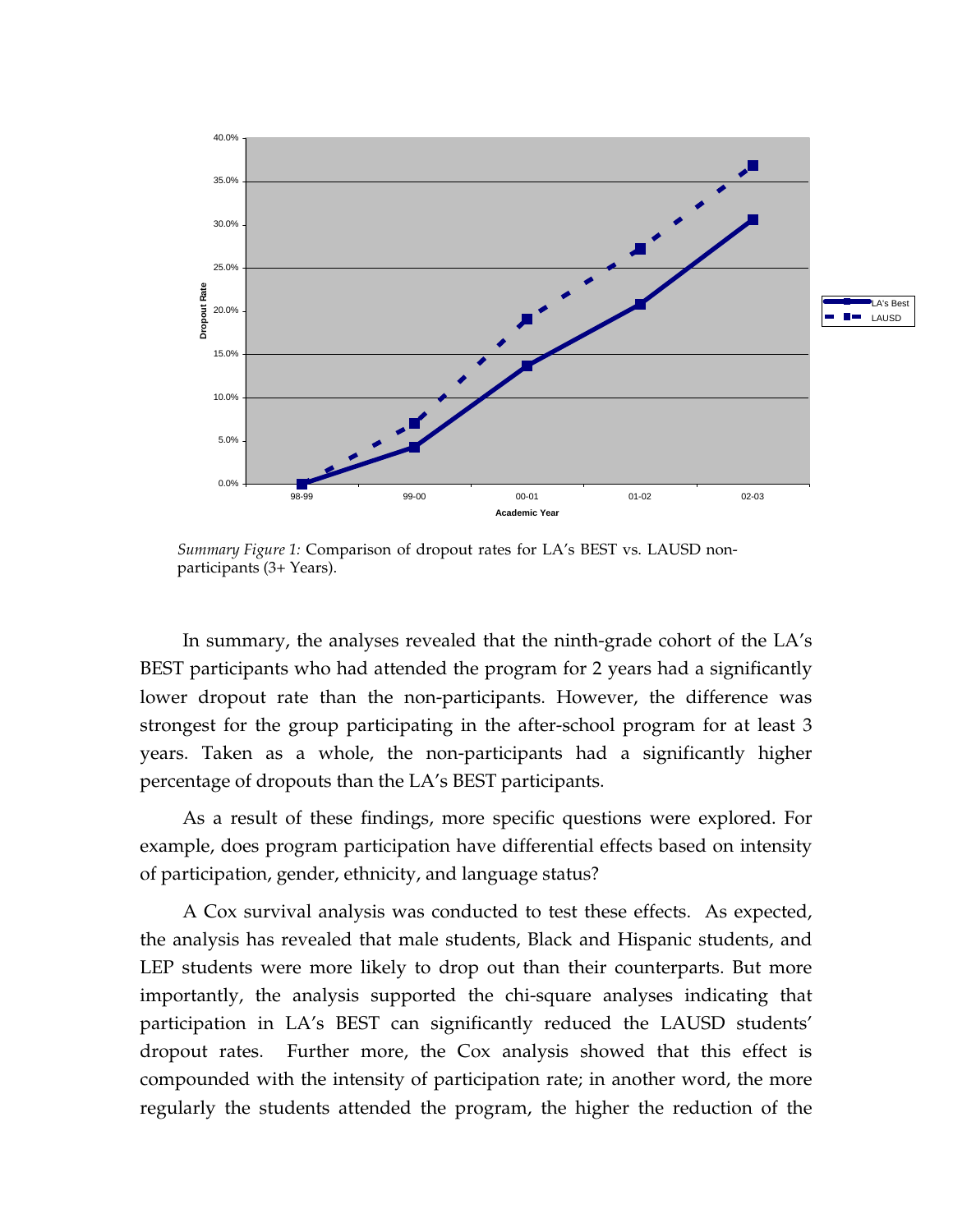hazard of dropping out of school. Most interestingly, LA's BEST participation also appeared to have a significant effect in reducing the hazard of dropping out for low-income students; that is, the greater the low-income status at the baseline, the longer participation in LA's BEST will keep these students in school. Since LA's BEST has specifically designed the program to serve low-income students, it is encouraging to see the program has a significant effect on the targeted population.

### **Conclusion**

A review of previous LA's BEST evaluations revealed positive student attitudes and experiences with the program, the maintenance of academic performance levels, opportunities to establish positive relationships with adults, and the encouragement of parents' involvement in their children's schooling. These are crucial elements of the program that may increase student resiliency, thereby keeping at-risk students in school and improving high school graduation rates.

Similarly, results from the study *Exploring the Long-Term Impact of LA's BEST on Students' Social and Academic Development* (Huang et al., 2004) supported the importance of after-school extracurricular activities. This study offered evidence that participation in LA's BEST increases high school attendance, thereby improving achievement scores in SAT-9 math and reading. This finding is particularly noteworthy since it supports the results of the previous report, *A Decade of Results* (Huang, Gribbons, Kyung, Lee, & Baker, 2000), in which participation in LA's BEST was found to increase school attendance and improve academic performance.Results also suggest that LA's BEST participants continued to have better school attendance even seven years after they left the program.

Given this evidence, it appears that the LA's BEST experience has provided a support structure for at-risk students that helps keep them in school. As revealed in the current study, the LA's BEST students who had participated in the program for 3 or more years had significantly lower dropout rates than the non-participant control group. More importantly, Cox survival analysis has shown that participation in LA's BEST has significantly reduced the hazard of dropping out of school for low-income students. After-school programs that focus on fostering meaningful and substantive after-school activities could lead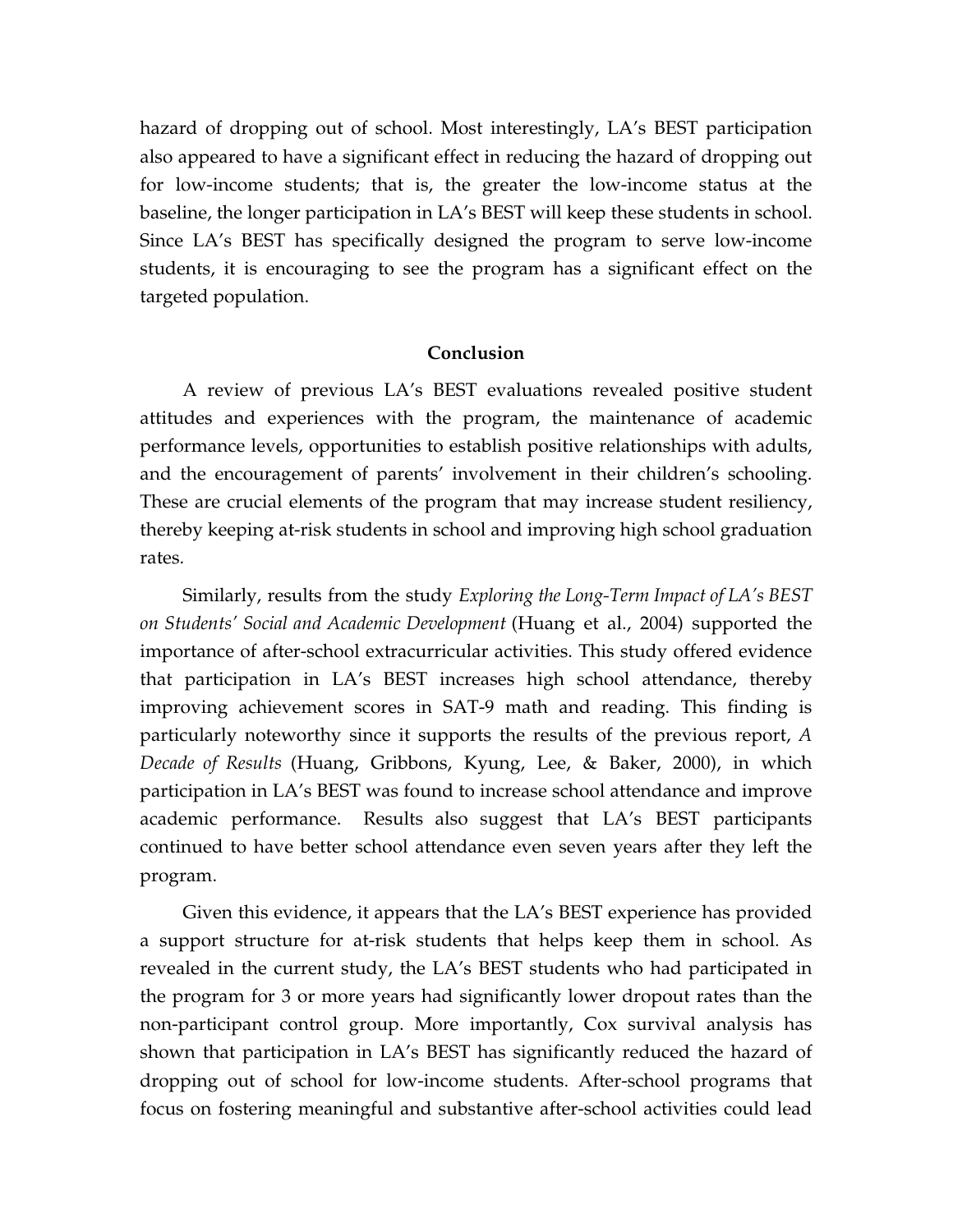to positive social and academic development, thereby increasing the likelihood of high school completion and long-term success. Provided with these opportunities, students may be better equipped to improve academic achievement, develop positive extracurricular interests, stay in school, and acquire basic life skills. In September 2004, the Department of Justice funded CRESST to conduct a long-term study to examine the relationships between participation in LA's BEST and subsequent juvenile crime rates, academic behaviors (such as staying in school), and citizenship. This study, now in progress, will concentrate on establishing a more precise definition and classification of students that are designated as "dropouts." Further, policymakers, funding agencies, and law enforcement officials would benefit from CRESST's examination of the relationship between participation in afterschool programs and the reduction of costs for society in terms of keeping students in school and away from crime. Finally, additional future studies on the relationships between factors contributing to resiliency and dropout results would benefit educators and youth development agencies.